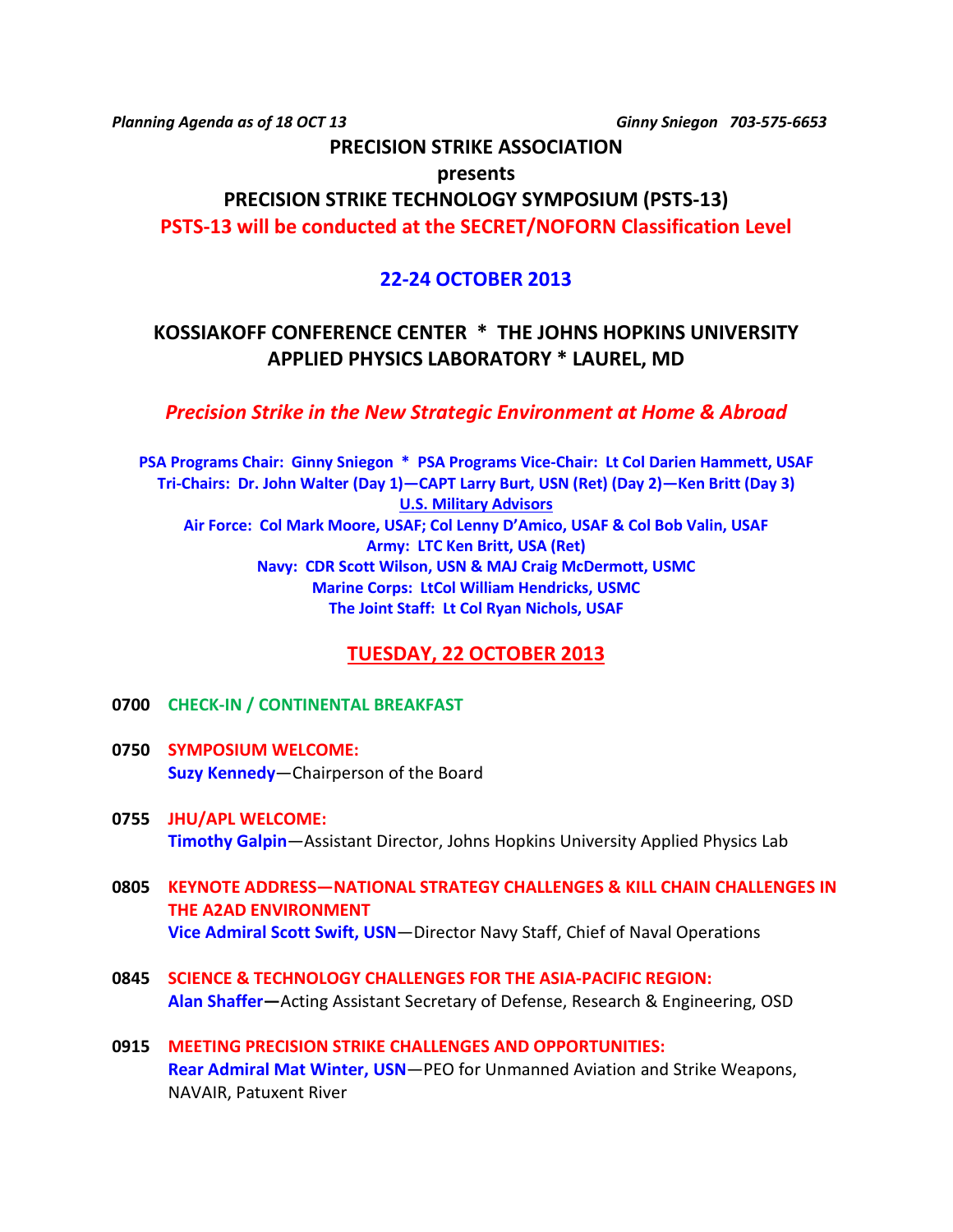#### **1000 NETWORKING REFRESHMENT BREAK**

#### **1030 INTELLIGENCE SESSION:**

- **Session Chair—Scene Setter Overview: Richard Smith—**Senior Defense Intelligence Analyst for Technology Warning, DIA
- **China—Long Range Force Projections Lonnie Henley—**Senior Defense Intelligence Analyst for China, DIA
- **Chinese UGF Program Joshua Danny**—Underground Facility Analysis Center, DIA **Matthew Umhoefer**—Defense Resources & Infrastructure Office, DIA
- **Worldwide Threat Trends Affecting Major Acquisition Programs Chris Weuve**—Defense Technology & Long-Range Analysis Office, DIA
- **1200 LUNCHEON—Kossiakoff Center Dining Room**
- **1230 LUNCHEON ADDRESS—SUSTAINING U.S. GLOBAL LEADERSHIP: Ambassador John R. Bolton—**American Enterprise Institute Senior Fellow & Former U.S. Ambassador to the United Nations
- **1315 NEXT GENERATION AIR DOMINANCE: Steve Waller—**Special Assistant for Air Dominance, Defense Advanced Research Projects Agency (DARPA)
- **1345 AARGM—PROVEN & PLANNED SUPPORT OF AIR DOMINANCE & PRECISION STRIKE: Darcy McGinn—**Chief Technology Officer, ATK Defense Electronic Systems
- **1415 THE OPERATIONAL KILL CHAIN—J38 TARGETING: Lieutenant Colonel Steven Lindquist, USAF***—*U.S. Cyber Command/J38
- **1500 REFRESHMENT BREAK**
- **1515 GEOSPATIALLY ENABLED TARGETING MATERIALS: Lieutenant Colonel Jamil Syed, USAF**—Chief, Target Analysis & Support Branch, Precision Engagement Division, National Geospatial-Intelligence Agency (NGA)
- **1545 DISTRIBUTED TARGETING SYSTEM ON F/A-18 SUPER HORNET: Ray Walter** —Associate Tech Fellow, Boeing Military A/C, F/A-18 Mission Systems I&A **Dr. Eric Mason**—Boeing Military A/C, F/A-18 Mission Systems I&A
- **1615 ISR SUPPORT IN A CHANGING DOD ENVIRONMENT: Dyke Weatherington** —Director for Unmanned Warfare, S&TS, OUSD(AT&L)
- **1700 EVENING RECEPTION WITH HEAVY HORS D'OEUVRES**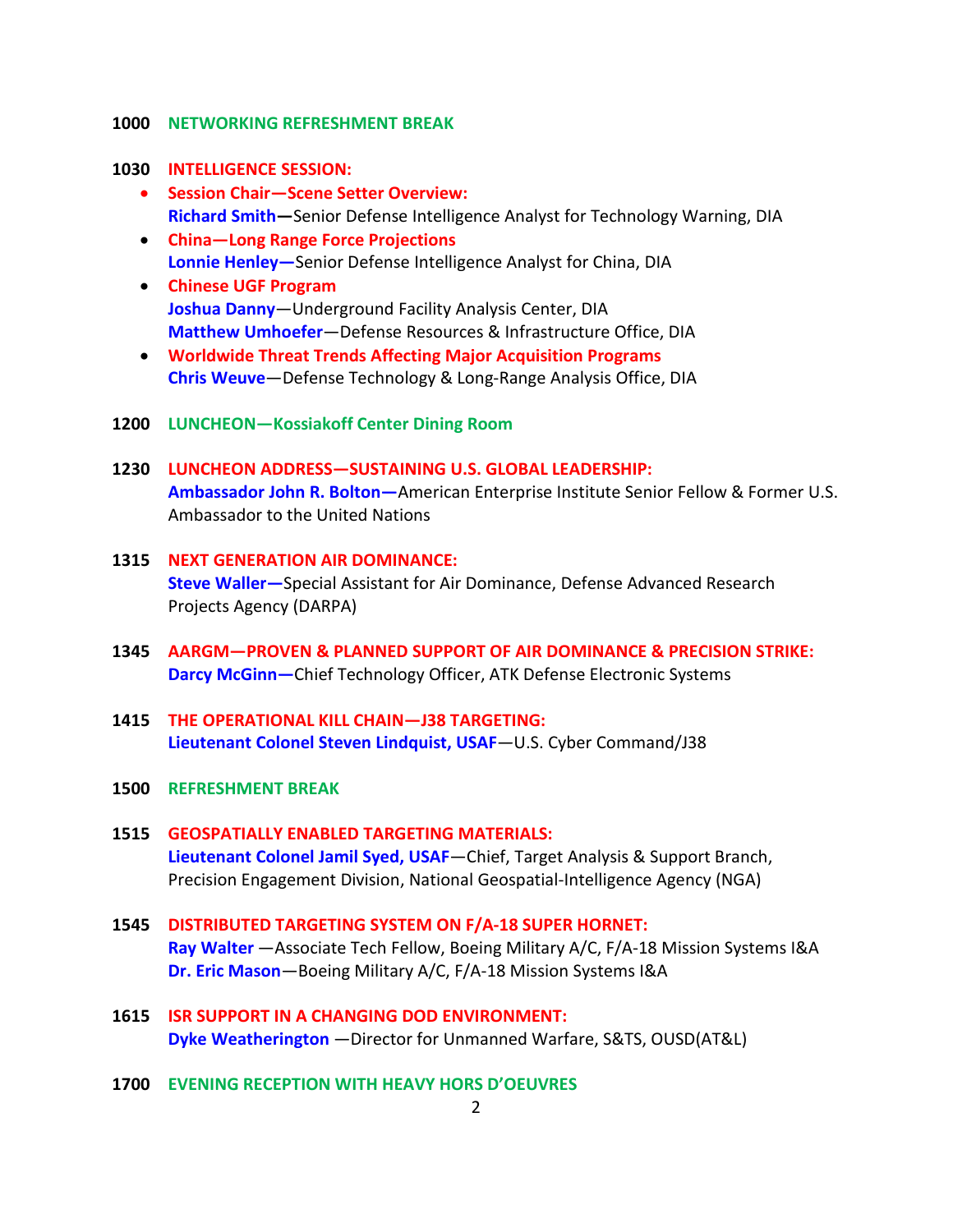### **WEDNESDAY, 23 OCTOBER 2013**

#### **0700 CHECK-IN / CONTINENTAL BREAKFAST**

- **0745 DIGITAL INTEROPERABILITY—OPTIMIZING THE KILL CHAIN: Brigadier General Christopher Weggeman, USAF**—Deputy Director for C4/Cyber (J-6), The Joint Staff
- **0815 ARMING CURRENT & NEXT GENERATION AIRCRAFT—COUNTER A2AD: Dr. John Wilcox**—Director, Munitions Directorate, Eglin AFB
- **0900 KEYNOTE ADDRESS—NEW PRECISION STRIKE CAPABILITIES FOR GLOBAL SOF NEEDS: Lieutenant General Bradley Heithold, USAF**—Vice Commander, United States Special Operations Command (USSOCOM)
- **0945 NETWORKING REFRESHMENT BREAK**
- **1015 FUTURE JOINT FORCE DEVELOPMENT: Brigadier General Jon Thomas, USAF—**Deputy Director, Future Joint Force Development (J-7), The Joint Staff
- **1045 AIR-SEA BATTLE PANEL: Moderator: Bill Dries**—Air Force Air-Sea Battle Team (AF/A5XS)
	- **Air Force Perspective: Colonel Robert Valin, USAF**
	- **Navy Perspective: Captain Phil DuPree, USN**
	- **Marine Corps Perspective: Colonel Chip McLean, USMC**
	- **Army Perspective: Colonel Jack Goetz, USA**

#### **1145 LUNCHEON—Kossdiakoff Center Dining Room**

#### **1215 RICHARD H. JOHNSON TECHNICAL ACHIEVEMENT AWARD CEREMONY:**

- Chairperson's Remarks
- Special Remarks
- Presentation of Fifth Award for Technical Excellence in the Field of Precision Strike **Dr. Gary Polansky**—Chief Engineer, Conventional Prompt Global Strike Programs, Sandia National Laboratories
- **Dr. Polansky's Remarks**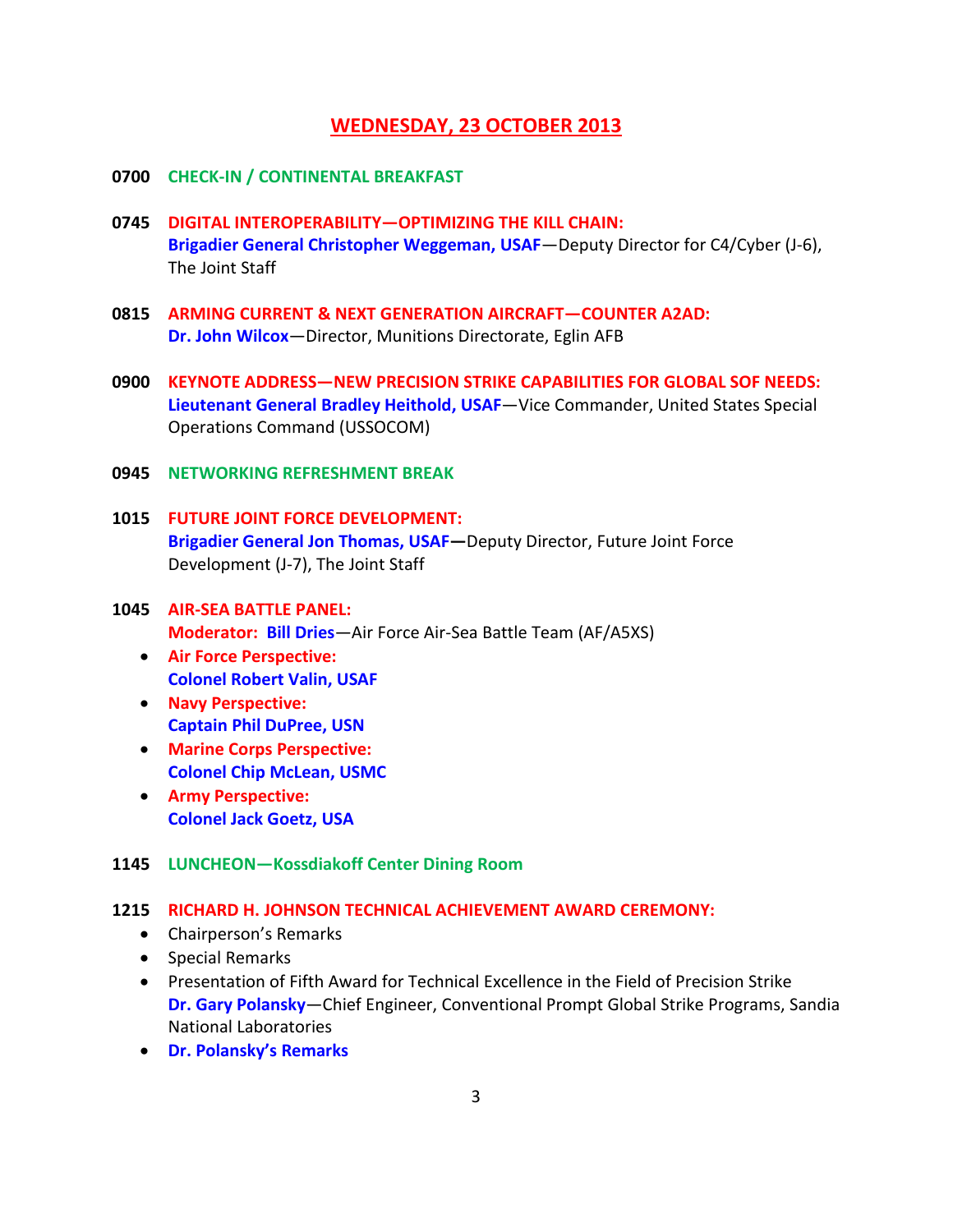- **1300 STRATEGIC SHIFT—REBALANCING TO ASIA & DEFENSE STRATEGY ADJUSTMENTS: Dr. Linton Wells—**Director, Center for Technology & National Security Policy, National Defense University
- **1345 PRECISION STRIKE BOMBERS IN THE PIVOT TO THE PACIFIC: Colonel West Anderson, USAF (Ret)**—Director, Barksdale Field Office, Boeing
- **1430 REFRESHMENT BREAK**
- **1445 KEYNOTE SPEAKER—STRATEGIC POSTURE FOR REGIONAL DETERRENCE: Major General Garrett Harencak, USAF**—Assistant Chief of Staff for Strategic Deterrence & Nuclear Integration, HQ, USAF
- **1530 ELECTRONIC WARFARE CHALLENGES FOR THE ASIA-PACIFIC REGION: Jay Kistler—**Director for Electronic Warfare & Countermeasures, ASD(R&E)
- **1615 HOT SPOTS IN NORTH AFRICA: Speaker TBD**—J-5 Africa Desk
- **1700 ADJOURN**

## **THURSDAY, 24 OCTOBER 2013**

- **0715 CHECK-IN / CONTINENTAL BREAKFAST**
- **0800 INTEGRATED INTELLIGENCE FOR PRECISION STRIKE: Pam McCue**—Deputy Director for Analytic Resources, Directorate for Analysis, DIA
- **0845 TESTING AGAINST HARD & DEEPLY BURIED TARGETS: Lieutenant Colonel Chris Anthony, USAF**—Military Assistant for Air Warfare Systems, Director, Operational Test & Evaluation, OSD
- **0915 FUTURE TECHNOLOGIES FOR HARD & DEEPLY BURIED TARGETS AND WMD DEFEAT: Dr. Bob Hastie—**Technical Director, Weapons & Capabilities Office, DTRA **Tom Lutton—**Lead, Target Assessment Technologies Office, DTRA
- **1000 REFRESHMENT BREAK**
- **1015 TECHNOLOGY TRANSFER FOR CONVENTIONAL PROMPT GLOBAL STRIKE: Dr. Jeffrey Isaacson**—Vice President of Defense Systems & Assessments, Sandia National Laboratory